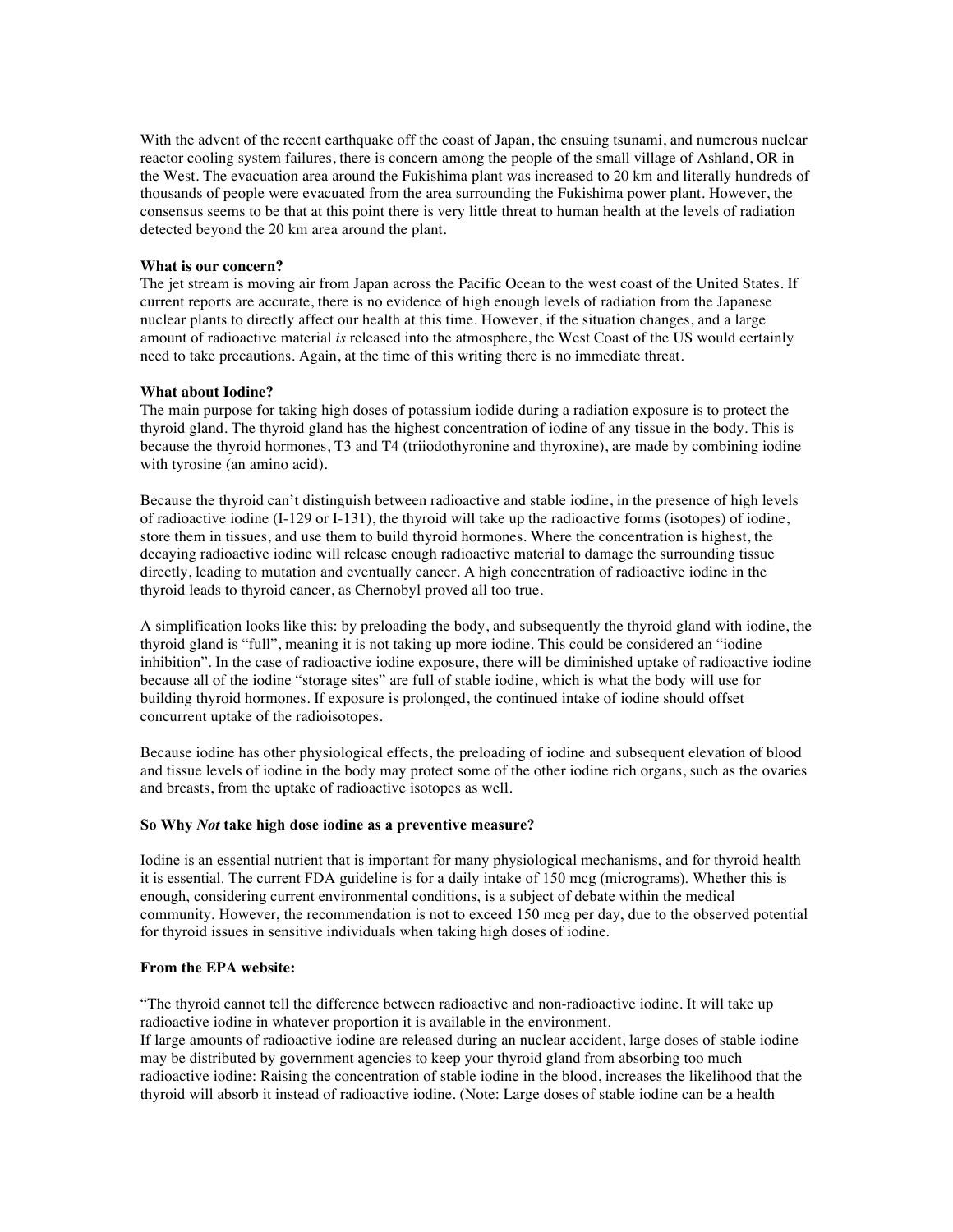hazard and should not be taken except in an emergency. However iodized table salt is an important means of acquiring essential non-radioactive iodine to maintain health."

The reason why not to take a radioactive iodine inhibiting dose of iodine, unless necessary, is 2 fold. The first reason involves the fact that in some people, an underlying reactivity exists in the thyroid that could be triggered by the large influx of iodine into the thyroid gland. It's kind of like pushing more fuel into an overheating reactor. The second reason is thyroid *suppression,* which will be addressed briefly below.

Inflammation plays a key role in the induction of the hypersensitivity reaction that can lead to hyperthyroidism or Graves' disease, along with a breakdown of the body's primary free radical quenching system (glutathione). There are several biochemical mechanisms involved in the manufacture of thyroid hormone, and the production of peroxide radicals (H2O2) is one of the costs of doing business in an oxygen rich environment. The free radicals can damage surrounding tissues when not properly quenched, leading to more inflammation and oxidative damage.

There are many potential causes for the existence of an underlying "thyroiditis" (inflammation of the thyroid). Some people are allergic, or hypersensitive to particular agents in the environment. A strong correlation has been drawn between celiac disease and the development of what is called auto-immune thyroiditis, a condition in which the body's immune system has lost the ability to clearly distinguish between self and non-self, leading to the destruction of healthy tissue. Other potential endocrine disruptors include the halogens bromine, chlorine and fluorine, and many pesticides. The clinically observed development of a "storm" of activity in the form of cytokines (cell-signaling compounds – many of which are inflammatory) in the thyroid tissue has the medical community acting very cautiously around the intake of iodine.

This issue is one that has a long history and is not yet fully understood, but there are a few precautions we can take to offset potential reactivity when taking a radiation protective dose of iodine. These nutrients are deficient in many cultures for a variety of reasons.

Doses are for an average adult:

Selenium – restores the primary free radical scavenging system (glutathione) in the thyroid 2-400 mcg per day

Magnesium – acts as a calcium channel inhibitor, helping to offset the iodide to iodine conversion reaction by slowing the influx of Ca+ ions. 4-800mg/day

Sea salt – provides full spectrum of inorganic salts as found in the sea.  $\frac{1}{4}$  tsp 2 x day

Water – "cools the system", and along with salt keeps tissues hydrated More than you would usually take (60 ozs minimum)

These suggestions are based on the work of Dr Michael Schachter, and his recent presentation at the annual ACAM conference in 2010. (Schachter, 2010) The presentation outlines the history of iodine and sea salt in medicine over the last 150 years. These recommendations hold true for lower doses of iodine as well, such as those used in the management of hypothyroid conditions, i.e sea weed, iosol, iodoral, atomadyne, etc., and should be maintained while using iodine therapy of any kind.

The result of high Iodine intake can also lead to the *suppression* of thyroid function. In fact, high doses of Iodine were the main treatment for hyperthyroidism for part of the 20<sup>th</sup> century, until the development of more specific goitrogens, such as methimazole, which inhibits the hydrogen peroxidase enzyme system, thereby diminishing thyroid function. The doses of Iodine used for this application are between 300 and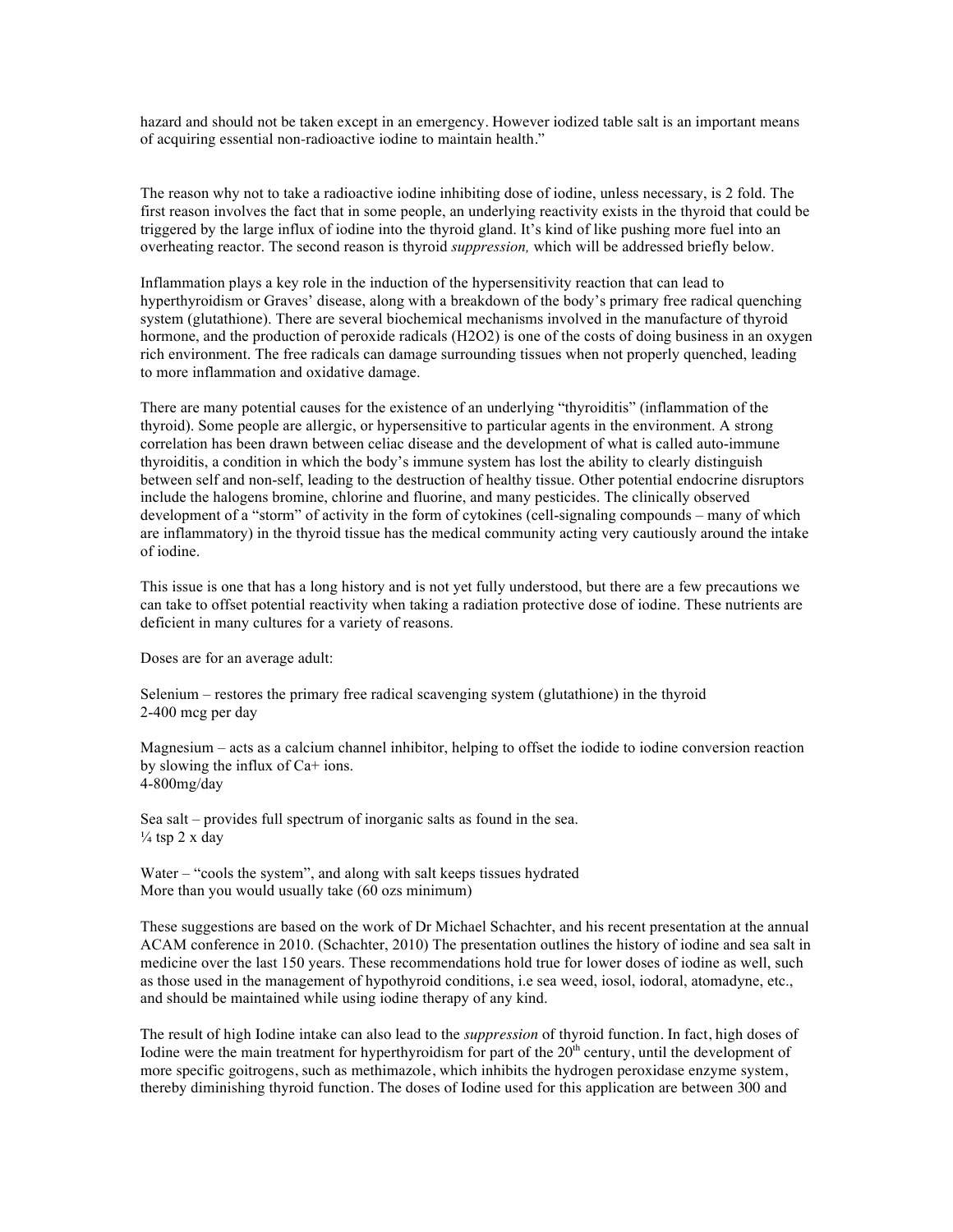900mg per day, but even in areas of high daily iodine intake from seaweed, thyroid suppression has been reported. (Japan)

Iodine is not the only radiation protective agent we have, and the toolbox of botanical and nutritional medicine is full of additional support, not only in the case of an emergency, but for everyday life. The use of high dose iodine for the inhibition of uptake of radioactive iodine is a special case.

From the WHO: Guidelines for iodine prophylaxis following nuclear accidents - 1999 update

"In Poland stable iodine, as single doses, was given to 10 million children *(11)*. No serious side effects were seen, though gastrointestinal effects and minor skin rash were reported. Of newborn infants receiving 30 mg potassium iodide in their first two days of life, 0.37% (12 infants) showed a transient increase in serum thyroid stimulating hormone (TSH), combined with a decrease in serum free thyroxine (T4). This transient thyroid inhibition has had no known consequences to date. Seven million adults took stable iodine although it had not been recommended. Among these, only two severe adverse reactions were seen, both in persons with known iodine allergy. In summary, the incidence of severe side effects from a single dose of iodine was less than 1 in 10 million in children and less than 1 in a million in adults."

Careful consideration must be taken in cases of:

- past or present thyroid disease (e.g. active hyperthyroidism)
- · known iodine hypersensitivity
- · dermatitis herpetiformis
- · hypocomplementaemic vasculitis.

"To protect against inhaled radioactive iodine, a single dose of stable iodine would generally be sufficient, as it gives adequate protection for one day. This may well be enough to protect from inhaled radioactive iodine present in a passing cloud. In the event of a prolonged release, however, repeated doses might be indicated If intake of radioactive iodine through inhalation is prolonged, the recommended single stable iodine dose (cf. Table 2) will be repeated daily. This would most probably cause no harm. However, in children showing skin reaction to the first dosage, the stable iodine administration should not be given repeated doses."

Table 2. Recommended single dosage of stable iodine according to age group:

Adults and adolescents  $-100mg$  Iodine = 130mg KI = 170 mg KIO3

Children  $3-12$  yr old – 50mg Iodine = 65mg KI = 85 mg KIO3

Infants 1 month to 3 years  $-25$ mg Iodine =  $32$ mg KI =  $42$  mg KIO3

Neonates – up to 1 month – 12.5 mg Iodine = 16 mg KI = 21 mg KI  $O$ 3

"In general, appropriate control of foodstuffs is to be given priority as the countermeasure against ingestion of radioactive iodine. In the exceptional case that this is not possible, or when it would lead to deficiency of essential nutrients such as milk, prophylaxis with daily doses of stable iodine can be continued for a few days, or even weeks, in this group, as necessary."

#### **So, what to have on hand?**

There are many iodine products on the market today, and be sure to check the potency of each product so that you can dose accordingly if the need arises.